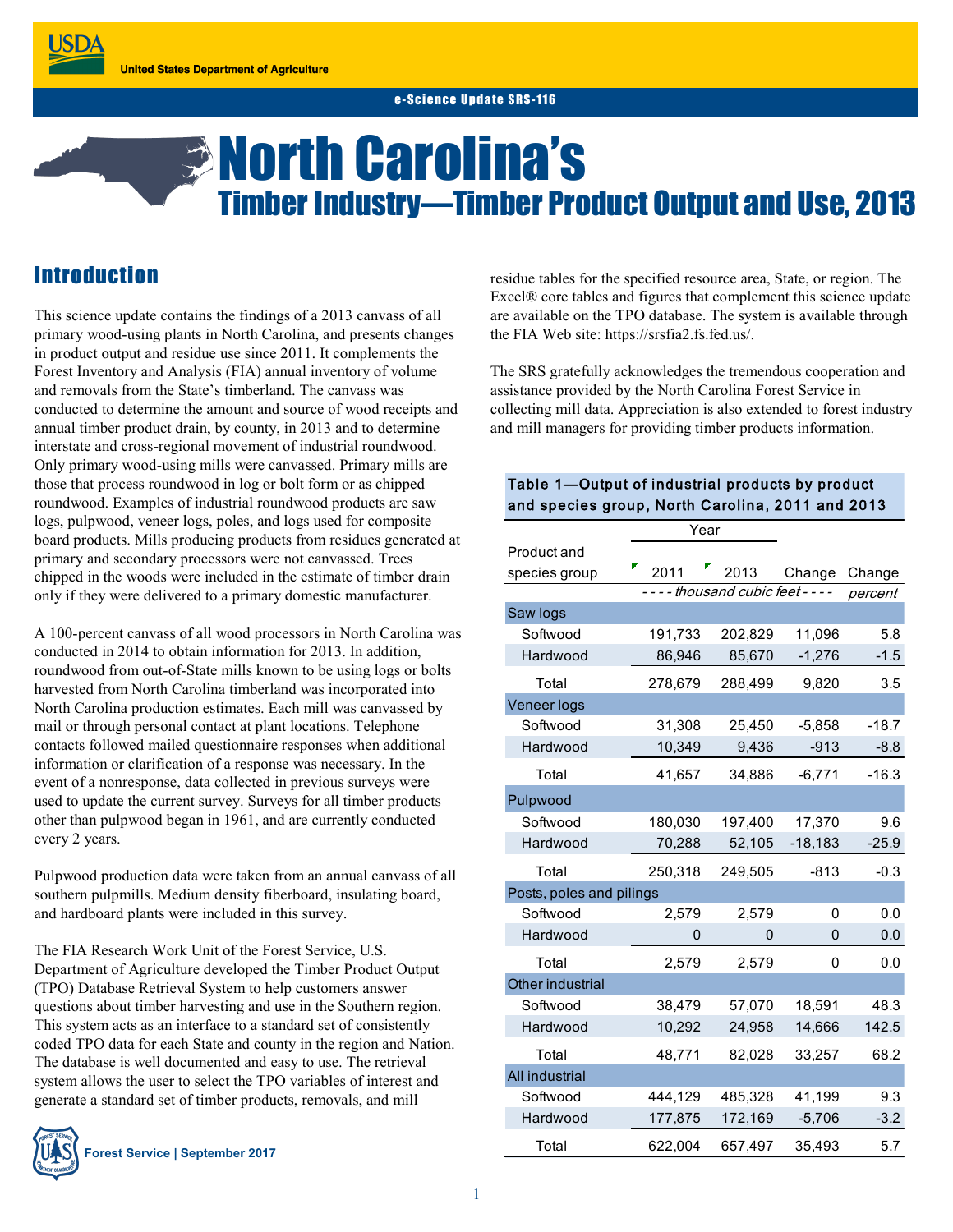## All Products

Industrial timber product output from roundwood increased 35.5 million cubic feet, or 6 percent, to 657 million cubic feet.

Output of industrial softwood roundwood products was up 9 percent, to 485.3 million cubic feet, while output of industrial hardwood roundwood products decreased 3 percent to 172.2 million cubic feet (fig. 1).

Pulpwood and saw logs were the principal roundwood products in 2013. Combined output of these two products totaled 538 million cubic feet and accounted for 82 percent of the State's total industrial roundwood output (fig. 2).

600 **□**Softwood Hardwood Production (million cubic feet) 500 400 300 200 100  $\overline{0}$ 1990 1992 1994 1995 1997 1999 2001 2003 2005 2007 2009 2011 2013 Year

Figure 1—Roundwood production for all products by species group and year, North Carolina. Figure 2—Roundwood production by type of product,

Total receipts at North Carolina mills, which included roundwood harvested and retained in the State and roundwood imported from other States, were up 6 percent from 616.8 million cubic feet to 654.7 million cubic feet.

At the same time, the number of primary roundwood-using plants in North Carolina increased from 135 in 2011 to 139 in 2013 (fig. 3). The number of sawmills decreased by one, while pulpmills, veneer, other miscellaneous and composite panel mills remain stable.

Across all products, 85 percent of roundwood harvested was retained for processing at North Carolina mills. Exports of roundwood to other States amounted to 100.5 million cubic feet, while imports of roundwood amounted to 97.7 million cubic feet making the State a net exporter of roundwood.



Total 657 million cubic feet

North Carolina, 2013.



Figure 3—Primary wood-using mills, North Carolina, 2013.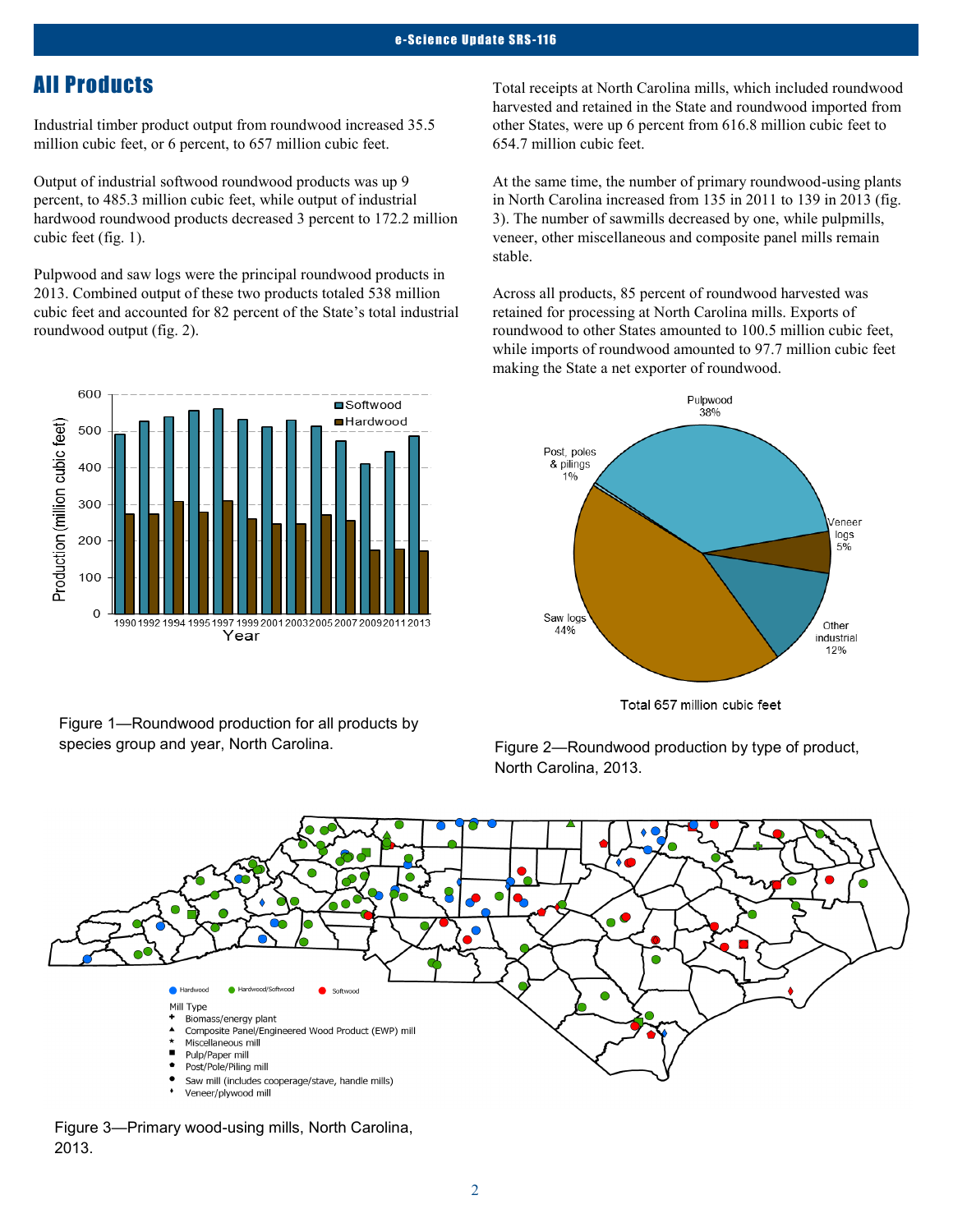#### Pulpwood

Total pulpwood production decreased < 1 percent to 249.5 million cubic feet but accounted for 38 percent of the State's total roundwood TPO compared to 40 percent of total TPO in 2011. Softwood output was up 10 percent over 2011 to 197.4 million cubic feet; hardwood output decreased 26 percent from 2011 to 52.1 million cubic feet (fig. 4).



Figure 4—Roundwood pulpwood production by species group and year, North Carolina.

Six pulpmill facilities were operating and receiving roundwood in North Carolina in 2013, the same since 2003. Total pulpwood receipts for these mills decreased to 248.4 million cubic feet, accounting for 38 percent of total receipts for all mills.

Seventy-five percent of roundwood cut for pulpwood was retained for processing at North Carolina pulpmills, with exports exceeding imports by 1.1 million cubic feet in 2013. Roundwood pulpwood accounted for 62 percent of total known exports and 62 percent of total imports.

## Saw Logs

Saw logs accounted for 44 percent of the State's total roundwood products. Output of softwood saw logs increased 6 percent to 202.8 million cubic feet, while that of hardwood saw logs was down 2 percent to 85.7 million cubic feet (fig. 5).

In 2013, North Carolina had 112 sawmills, 1 fewer mill than in 2011. Total saw-log receipts were up 17.0 million cubic feet to 302.5 million cubic feet, accounting for 46 percent of total receipts for all mills. Softwood saw-log receipts increased 6 percent to 210.5 million cubic feet, while those of hardwoods were up 7 percent to 92.0 million cubic feet.

North Carolina retained 96 percent of its saw-log production for within State manufacture, with saw-log imports exceeding exports by 14.0 million cubic feet in 2013.



Year

Figure 5—Roundwood saw-log production by species group and year, North Carolina.

#### Veneer Logs

Output of veneer logs in 2013 totaled 34.9 million cubic feet, a 16 percent decline since 2011, and accounted for 5 percent of the State's total roundwood TPO volume (fig. 6).

The number of veneer mills operating in North Carolina remained stable at nine for 2013. Receipts of veneer logs decreased 5 percent to 31.5 million cubic feet.



Figure 6—Roundwood veneer log production by species group and year, North Carolina.

## Other Industrial Products

Roundwood harvested for other industrial uses such as poles, posts, mulch, residential firewood, industrial fuel, logs for log homes, composite panels and all other industrial products totaled 84.6 million cubic feet. Softwood made up 71 percent of the other industrial products volume.

The number of plants producing other industrial products totaled 12 in 2013. Combined receipts of other industrial products from softwood and hardwood totaled 72.3 million cubic feet. Industrial fuel accounted for 30.3 million cubic feet, or 42 percent, of receipt volume for this category. Industrial fuel includes products such as industrial and residential pellets and boiler/hog fuel used in creating heat, steam or for generating electricity.